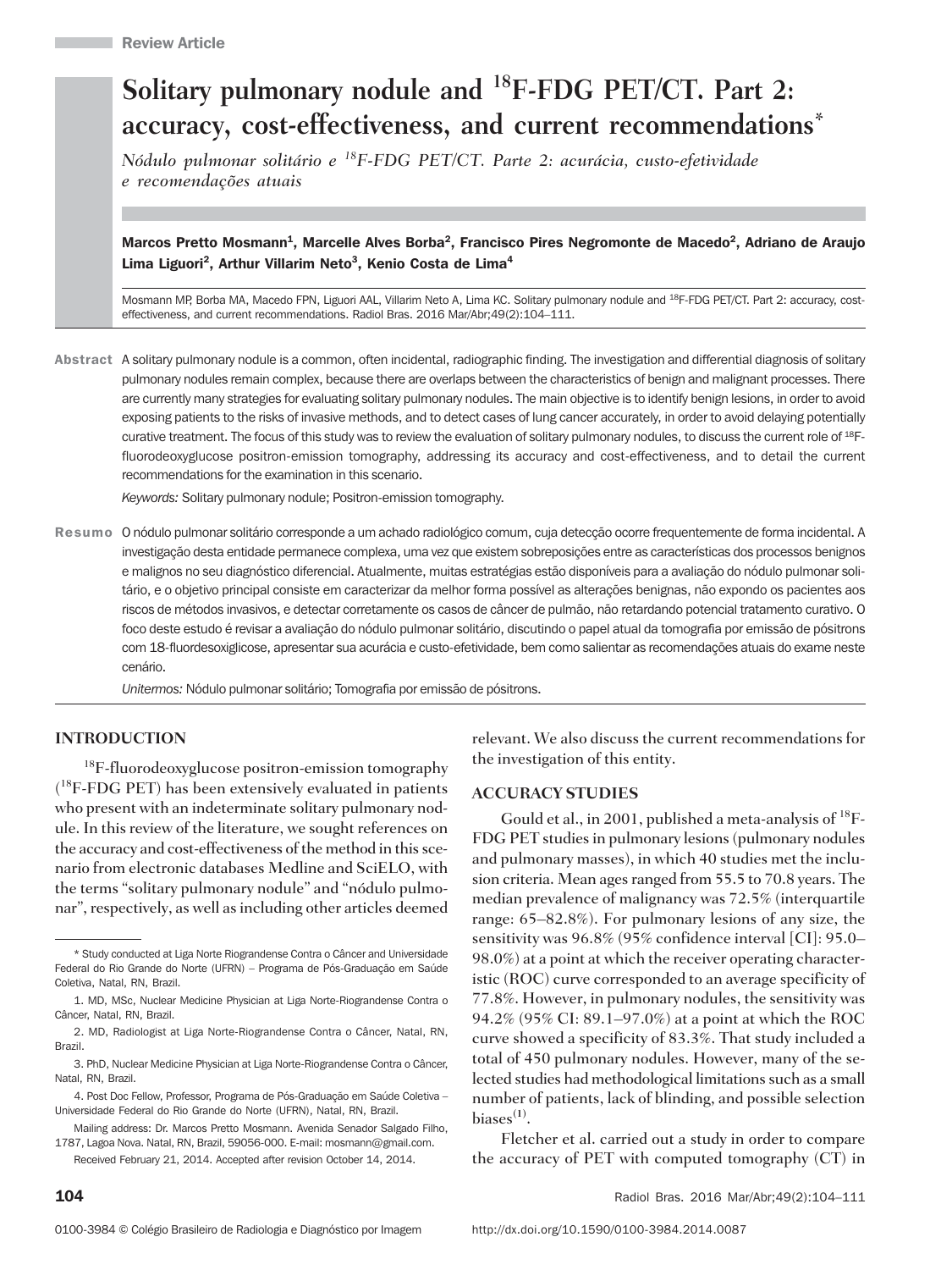#### Mosmann MP et al. / Solitary pulmonary nodule and <sup>18</sup>F-FDG PET/CT

the characterization of pulmonary nodules, although with greater methodological rigor. This prospective study included 532 patients with identified nodules in chest X-ray. Of these, 344 were evaluated in the final results by diagnostic confirmation. Sensitivities and specificities were as follows: for PET, 91.7% (95% CI: 86.6–95.0%) and 82.3% (95% CI: 75.4–87.6%), respectively; and for CT, 95.6% (95% CI: 91.3–97.9%) and 40.6% (95% CI: 33.0–48.7%), respectively. The ROC curve analysis confirmed that PET has higher accuracy compared with CT. In addition, PET correctly classified 58% of benign nodules that were incorrectly identified as malignant by  $CT^{(2)}$ .

In a retrospective study of 140 patients, Grgic et al. evaluated the individual risk of malignancy from the visual interpretation of <sup>18</sup>F-FDG PET images and with different cut-off points of standardized uptake value (SUVmax). The SUVmax values were higher in malignant nodules compared with benign nodules (SUVmax:  $9.7 \pm 5.5$  vs.  $2.6 \pm 2.5$ ;  $p \lt 1$ 0.01). More than 90% of pulmonary nodules with an SUVmax < 2.0 proved to be benign, the sensitivity, specificity, and negative predictive value (NPV) being 96.0%, 55.0%, and 92%, respectively. The greatest diagnostic accuracy was obtained with an SUVmax cut-off point of 4 (sensitivity, specificity, and accuracy of 85.0%). Visual interpretation values corresponded to 94% sensitivity, 70% specificity, and 84% accuracy. In addition to these results, SUVmax values  $(SUV \ge 9.5)$  were predictors of lower survival<sup>(3)</sup>.

In order to assess the accuracy of PET in pulmonary nodules with an SUVmax < 2.5, a diagnostic challenge given the overlap of benign and malignant processes, Hashimoto et al. retrospectively analyzed 43 patients. The <sup>18</sup>F-FDG uptake was graded visually (as missing, tenuous, moderate, or severe) and by the semiquantitative method. Using tenuous uptake as a cut-off point, all malignant nodules were identified—100% sensitivity, 63% specificity, 62% positive predictive value (PPV), and 100% NPV. With an SUVmax cut-off point of 1.59, there was 81% sensitivity, 85% specificity, 77% PPV, and 89% NPV<sup>(4)</sup>.

A number of factors influence the spatial resolution of PET equipment, which is currently  $5-7$  mm<sup>(5)</sup>. The contrast of the lesion decreases in processes with a diameter less than twice the spatial resolution of the system used<sup>(5)</sup>. Herder et al. addressed this issue in a retrospective study including 36 pulmonary nodules with a diameter  $\leq 1$  cm. The authors reported 93% sensitivity, 77% specificity, 72% PPV, and 94% NPV. It is important to point out that only 8 of the 36 nodules had a diameter  $\leq 0.8$  cm, suggesting that further studies in this line of research are needed in order to confirm the impact of PET in this scenario<sup>(5)</sup>.

In addition to the dimensions of the solitary pulmonary nodule, another variable that should be considered when evaluating the diagnostic performance of PET is the degree of metabolic behavior of different tumors, because falsenegative results can be obtained. Yap et al. demonstrated that PET presented a sensitivity of only 33% for patients with

pure bronchioloalveolar carcinoma without an invasive component $^{(6)}$ .

Other papers have presented results for different subgroups of patients. Evangelista et al. evaluated the use of PET/ CT in the investigation of pulmonary nodules in 29 patients diagnosed with breast cancer. For nodules  $\geq 0.8$  cm, the method presented 77% sensitivity, 85% specificity, 85% PPV, 69% NPV, and 80% accuracy<sup>(7)</sup>. Cistaro et al. investigated 18 pediatric patients with bone sarcomas<sup> $(7)$ </sup>. The visual analysis of PET/CT images showed 90.3% sensitivity, 87.5% specificity, 87.5% PPV, 90.3% NPV and 88.9% accuracy<sup>(8)</sup>. Kagna et al.<sup>(9)</sup> studied patients defined as high risk for lung cancer regarding the  ${}^{18}$ F-FDG PET/CT investigation of a pulmonary nodule. They obtained the following results for the visual analysis: 94% sensitivity, 70% specificity, 66% PPV, 95% NPV and 80% accuracy.

One technique that has been evaluated in pulmonary nodules is obtaining late complementary images, with comparison of SUVs in the first stage (approximately 60 minutes after injection of  ${}^{18}F$ -FDG) and in a second stage (approximately 120 minutes after the injection). Matthies et al. evaluated 36 patients with that modality. The SUVs of malignant nodules were  $3.66 \pm 1.95$  and  $4.43 \pm 2.43$  in the first and second scans, respectively, compared with  $1.14 \pm 0.64$  and  $1.11$  $\pm$  0.7, respectively, for benign nodules. There was a significant increase of  $20.5 \pm 8.1\%$  in malignant nodules ( $p < 0.01$ ). With an SUV cut-off point of 2.5 in the first scan, the authors obtained 80% sensitivity and 94% specificity. Adding the criteria of a 10% increase in the SUV between the two acquisitions increased sensitivity to 100% and decreased specificity to  $89\%^{(10)}$ .

These results were not confirmed in subsequent studies conducted in areas endemic for tuberculosis. Chen et al. included 31 pulmonary nodules with an SUV < 2.5 to evaluate the accuracy of PET in two phases. An increase of more than 10% in the SUV was observed in 60% of the benign nodules and in 62% of malignant nodules, resulting in sensitivity of 62%, specificity of 40%, and accuracy of only  $52\%^{(11)}$ . A study involving a population in South Africa evaluated 30 patients with <sup>18</sup>F-FDG PET/CT in two phases and obtained results suggesting that this method does not allow a malignant pulmonary nodule to be distinguished from tuberculoma. The median (interquartile range) SUVmax values for malignant lesions, tuberculomas, and other benign conditions were 6.7 (3.2–13.1), 7.6 (5.9–12.7) and 1.4 (0.9– 1.8), respectively, those for tuberculomas being significantly greater than those for the other benign etiologies ( $p < 0.05$ ). The median (interquartile range) variations in SUVmax between the two phases were 19.5% (12.9%– 41.5%), 13%  $(5.9\% - 22.7\%)$  and  $-11.3\%$  ( $-25.3\% - 10.1\%$ ) for malignant lesions, tuberculomas and other benign processes, respectively, with no significant difference between tuberculosis and malignancy. When the authors used an SUVmax = 2.5 as the cut-off point, the sensitivity and specificity were only 85.7% and 25%, respectively; when they excluded tuberculomas,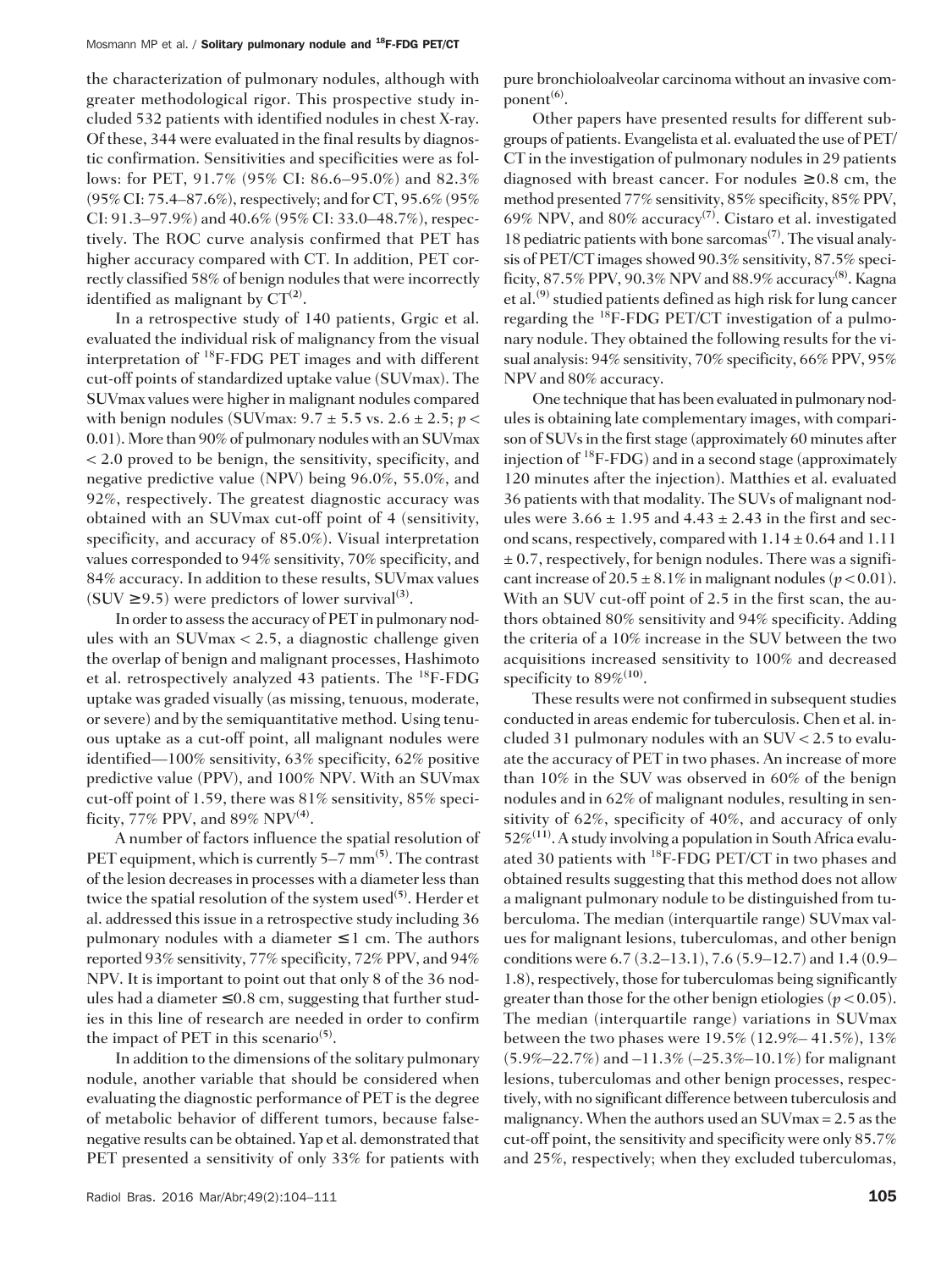those values were  $85.7\%$  and  $100\%$ , respectively<sup>(12)</sup>, closer to other data in the international literature. Kim et al. also addressed this issue, including 25 patients with tuberculoma evaluated with <sup>18</sup>F-FDG PET/CT in two phases. A diagnosis of active pulmonary tuberculoma was defined as that confirmed by positive culture in sputum or bronchoalveolar lavage fluid samples or by polymerase chain reaction. However, there was no diagnostic confirmation in the inactive tuberculoma group, and other diseases presenting as pulmonary nodules might therefore have been included. In comparison with the patients in the inactive tuberculoma group, those in the active tuberculoma group showed a significantly higher mean SUVmax  $(2.3 \pm 0.75 \text{ vs. } 0.79 \pm 0.15)$ , as well as a significantly greater mean variation in the SUVmax  $(8.07\% \pm 7.77\% \text{ vs. } -3.83 \pm 6.59)^{(13)}$ . More recently, a metaanalysis including 8 studies showed that the accuracy of <sup>18</sup>F-FDG PET/CT was similar between the standard protocol and the two-phase protocol, although the latter was found to have slightly higher specificity<sup>(14)</sup>.

In a prospective study conducted in Rio de Janeiro, Martins et al. included 32 patients and obtained results that differed from those of other studies performed in areas endemic for tuberculosis. The authors reported a 40.6% prevalence of malignancy and, using an SUVmax cut-off point of 2.5, obtained 92.9% sensitivity, 72.2% specificity, 72.2% PPV, 92.9% NPV, and 81.2% accuracy(15).

Tsushima et al. evaluated the accuracy of <sup>18</sup>F-FDG PET/ CT in solitary pulmonary nodules with non-solid component in 53 patients in Japan. With an SUVmax cut-off point of 1.5, the diagnostic performance was 100% sensitivity, 96.4% specificity, 96.2% PPV, 100% NPV, and 100% accuracy<sup>(16)</sup>.

In a retrospective study conducted in Korea, the authors evaluated 100 pulmonary nodules with 40% prevalence of malignancy, in order to compare PET/CT, CT alone, and PET alone, in terms of the diagnostic parameters. Three radiologists independently evaluated pulmonary nodules with those three modalities. The sensitivity of CT alone, PET alone, and PET/CT was 82%, 88% and 88%, respectively, whereas the specificity was 66%, 71%, and 77%, respectively; the accuracy was 72%, 78%, and 81%, respectively; the PPV was 61%, 67%, and 72%, respectively; and the NPV was 84%, 90%, and 90%, respectively. Therefore, PET/CT showed better specificity than did PET alone or CT alone ( $p < 0.05$ ). The mean SUVmax in malignant and benign processes was  $8.2 \pm 4.5$  and  $3.4 \pm 2.9$ , respectively, and the difference was significant  $(p < 0.001)^{(17)}$ . Kim et al. published a study with similar method but involving a population in the United States. A total of 42 patients were evaluated retrospectively. The respective values for CT, PET, and PET/CT were as follows: 93%, 69%, and 97% for sensitivity; 31%, 85%, and 85% for specificity; 75%, 91%, and 93% for PPV; 67%, 55%, and 92% for NPV; and 74%, 74%, and 93% for accuracy. In summary, the combination of anatomical and metabolic imaging resulted in a significant improvement in the accuracy of the characterization of pulmonary nodules<sup> $(18)$ </sup>.

Using a qualitative method to evaluate the accuracy of PET/CT in pulmonary nodules in 56 patients, an Israeli group obtained the following results: 96% sensitivity, 83% specificity,  $84\%$  PPV,  $96\%$  NPV, and  $89\%$  accuracy<sup>(19)</sup>. A retrospective study involving 209 patients in Turkey also assessed the accuracy of <sup>18</sup>F-FDG PET/CT in the differential diagnosis of benign and malignant disease. In that study, an SUVmax of 4 provided the best distinction between diseases (84.0% sensitivity, 70.0% specificity, 81.8% PPV, 73.0% NPV, and 78.4% accuracy $(20)$ .

Patient breathing during the acquisition of PET images is a factor that can create artifacts, usually representing increased volume of the lesion or a reduction in its uptake<sup>(21)</sup>. Werner et al. addressed this issue in a study of 18 patients, evaluating the size and uptake of the lesions using the standard protocol and a protocol including respiratory synchronization. The authors demonstrated that with the incorporation of the proposed technique, there was a 15.5% reduction in the area of the lesion ( $p = 0.014$ ), a 10.3% reduction in its axial dimension ( $p = 0.007$ ), and a 44.5% reduction in its volume ( $p = 0.025$ ), as well as a 22.4% increase in the SUV $\max (p < 0.001)$ . Despite these results, further studies are needed in order to determine whether the use of this method will change the accuracy of the test, compensating for the costs of and operational difficulties related to respiratory synchronization<sup>(21)</sup>.

Another imaging modality that deserves mention is dynamic contrast CT. In a prospective study, Swensen et al.<sup>(22)</sup> evaluated 550 indeterminate pulmonary nodules. Of those, 356 met the inclusion criteria and had appropriate followup for diagnostic definition. Using a delayed enhancement threshold of 15 Hounsfield units (HU), the authors obtained the following diagnostic values: 98% sensitivity, 58% specificity, 77% accuracy, 68% PPV, and 96% NPV, an increase ≤ 15 HU therefore proving to be strong predictor of benignity. It is of note that although that was a multicenter study, it discussed the generalization of results obtained for areas endemic for tuberculosis, given the small number of patients included in the study. In addition, the method has some limitations, such as the fact that it cannot be used in persons who are allergic to the contrast agent or in those with renal failure, as well as technical injection problems and registration failure due to subject breathing. Christensen et al.<sup>(23)</sup> compared dynamic CT with delayed enhancement and <sup>18</sup>F-FDG PET, in terms of the evaluation of solitary pulmonary nodules. A total of 42 nodules were included, with a malignancy rate of 60%. For dynamic CT, sensitivity, specificity, PPV, and NPV were 100%, 29%, 68%, and 100%, compared with 96%, 76%, 86% and 93%, respectively, for PET. Another study<sup>(24)</sup> compared the diagnostic accuracy of dynamic CT with <sup>18</sup>F-FDG PET/CT. Using a  $\geq$  25 HU increase as the threshold for suggesting malignancy, the authors found that the sensitivity, specificity, accuracy, PPV, and NPV were 81%, 93%, 85%, 96%, and 71%, respectively, for dynamic CT and 96%, 88%, 93%, 94%, and 92%, respectively, for PET/CT.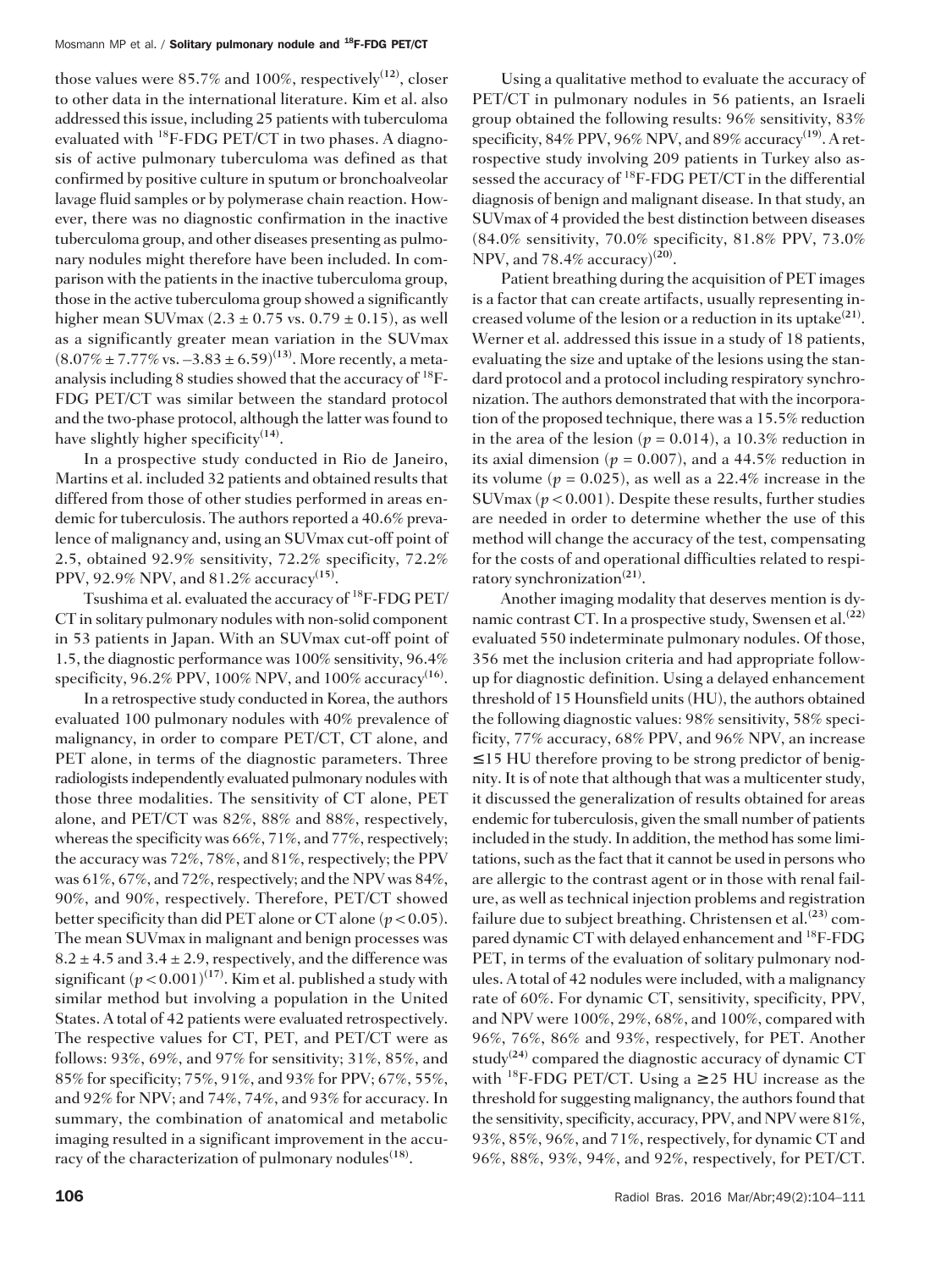Magnetic resonance imaging (MRI) has also been evaluated for investigation of pulmonary nodules. In a prospective study involving 40 patients, Stolzmann et al. compared the detection rate, location, and size of pulmonary nodules using three modalities: low dose CT, PET, and  $MRI^{(25)}$ . Detection rates were similar ( $p > 0.05$ ): CT revealed 66 nodules in 34 patients (85%); and MRI detected 58 nodules in 33 patients (83%). Furthermore, the nodules detected were significantly smaller in MRI. With the development of hybrid PET/MRI equipment, it might be possible to investigate nodules with this method. However, studies that are more robust are needed in order to compare PET/CT and PET/MRI in this scenario.

### COST-EFFECTIVENESS STUDIES

Health care systems, most of which have limited financial resources, face the daunting task of having to decide where to allocate their resources, often at the expense of spending in other areas. Cost-effectiveness studies have been widely accepted and used in order to answer questions of this nature with the best available evidence<sup>(26)</sup>.

Gambhir et al.<sup> $(27)$ </sup> created a decision analysis model comparing different strategies: wait and watch, in which all patients were observed with serial X-rays or chest CT scans to determine whether the nodule showed malignant growth rate, thus selecting patients for biopsy or surgery; surgery, in which all patients were subjected to thoracotomy to remove the nodule, if resectable; chest CT, in which patients were subjected to high-resolution CT before the decision was made to perform biopsy or surgery; and CT and PET, in which both imaging modalities were performed before the decision was made to perform biopsy or surgery. The base case for the initial analysis was a 64-year-old white male who was a smoker (1.5 pack/day), with a 2.5 cm nodule and life expectancy of 14.8 years (pretest probability of 0.83). Costs were included in accordance with Medicare reimbursement rates, and effectiveness was determined in accordance with the average life expectancy. To compare each strategy with the least invasive strategy (wait and watch), the incremental cost-effectiveness ratio (ICER) was calculated. Analyzing ICERs calculated with a threshold of US\$50,000 as the acceptable cost per year of life saved, the following results were obtained: the wait and watch strategy was the one with best cost-effectiveness ratio in patients with low pretest probability of malignancy  $(\leq 0.12)$ ; in patients with intermediate probability of malignancy (0.12–0.69), the best strategy was CT and PET; for patients in which the probability was between 0.69 and 0.90, the strategy with chest CT proved superior; for those in which the probability was above 0.90, the most cost-effective strategy was surgery. In a sensitivity analysis in which the PET diagnostic parameters were reduced by 15%, the CT and PET strategy remained cost-effective in a range of pretest probabilities between 0.17 and 0.45.

Dietlein et al.<sup> $(28)$ </sup> published a model from the perspective of the German health care system and used a decision tree that differed from that proposed by Gambhir et al.<sup>(27)</sup>. In that analysis, the initial evaluation of a solitary pulmonary nodule already includes X-ray and chest CT. The strategies evaluated were as follows: wait and watch, with serial CT scans at 3, 6, 12, 18, and 24 months; biopsy, assuming CT-guided transthoracic biopsy; surgery; and PET. Another peculiar feature of the study conducted by Dietlein et al.<sup>(28)</sup> was to include in the PET strategy not only the diagnostic values of pulmonary nodule but also decisions based on mediastinal staging. The costs were obtained in accordance with the reimbursement from the national health care system, whereas, for effectiveness, a search of the literature was performed for secondary data in accordance with life expectancy depending on the diagnosis and comorbidities. For the comparison between strategies, the ICER was calculated. Applying a default threshold of EUR50,000 per year of life saved and varying the probability of nodule malignancy, the following results were obtained. Compared with the wait and watch strategy, the PET strategy showed a better ICER in a range of probabilities between 0.10 and 0.70. In patients with a 0.5 probability, the wait and watch strategy proved to be the most cost-effective. In patients with a high probability of cancer (between 0.75 and 0.95), the surgical strategy showed the best ICER.

In 2003, Gould et al.<sup>(29)</sup> presented a decision model with significant differences in comparison with previous ones. The study evaluated 40 possible combinations of 5 diagnostic interventions: CT, FDG-PET, biopsy, surgery, and watchful waiting. The target population included adult patients with a noncalcified nodule on chest X-ray. For the first time, a Markov model was used in order to estimate the long-term outcomes as well as costs for patients with pulmonary malignant and benign nodules. The study was conducted from the perspective of society in US population. In addition, the values of effectiveness used became quality-adjusted life-years (QALYs). The main results presented by the authors were as follows: 1) effectiveness and cost-effectiveness of the different management strategies of the solitary pulmonary nodule depend on the malignancy pretest probability and, to a lesser extent, on the risk of surgical complications; 2) chest CT is recommended as the initial test in almost all circumstances except when the pretest probability is very high; 3) the nonselective use of FDG PET is highly effective in facilitating the diagnosis of pulmonary nodules, although this modality has proven to be more cost-effective when the pretest values are discordant from those of the chest CT, that is, at intermediate post-test probabilities; 4) the aggressive use of biopsy and surgery is highly effective and cost-effective, after obtaining image results. Sensitivity analysis showed that different post-test probabilities (after chest CT) change the strategy, with a better cost-effectiveness ratio. At very low posttest probabilities  $\left\langle \langle 2\% \rangle \right\rangle$ , the watchful waiting strategy was the most appropriate; at probabilities between 2% and 20%, the biopsy strategy was the most appropriate; at probabilities between 20% and 69%, the FDG PET strategy was the most appropriate; and for post-test probabilities above 70%,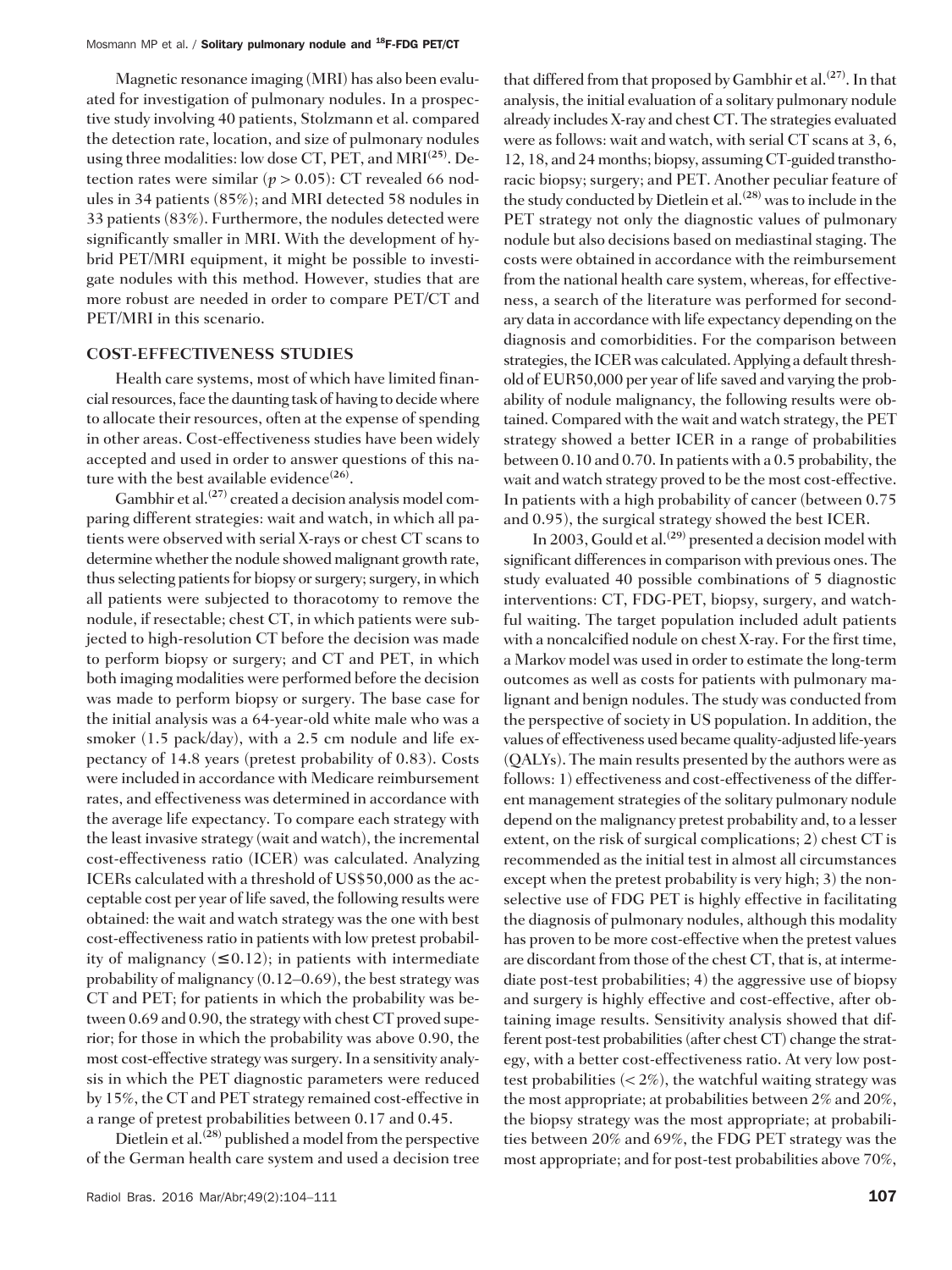the surgical strategy showed the best cost-effectiveness ratio. Surgery was also the preferred method, without inclusion of other modalities, when the pre-test probability was above 90%. In addition, in patients with high surgical risk, the FDG PET strategy presented a cost below US\$100,000 per QALY gained at post-test probabilities between 35% and 84%.

Leieune et al.<sup>(30)</sup> developed a decision analysis model to compare the cost-effectiveness of FDG PET with that of other modalities in the management of solitary pulmonary nodules from the perspective of the French health care system. Three alternatives were evaluated: wait and watch, PET and CT+PET. The base case for analysis was defined as a 65-year-old male smoker (1.5 pack/day), with a noncalcified 2 cm pulmonary nodule (43% risk of malignancy). Comparisons, based on the ICER, were made between different strategies and the wait and watch strategy. The CT+PET strategy showed a lower cost-effectiveness ratio, with a value of EUR3,022 per life-year gained (LYG). Sensitivity analysis showed that for patients with a low probability of malignancy (between 0.3% and 5%), the wait and watch strategy was best. In those with probabilities between 5.7% and 87%, the most appropriate strategy was CT+PET, with an ICER between EUR1,159 and EUR48,350 per LYG.

Comber et al. $(31)$  evaluated the impact of including contrast-enhanced CT scans in the management of pulmonary nodules. From the perspective of the Australian health care system, the authors created four diagnostic strategies evaluated by a decision analysis model: 1) conventional CT; 2) conventional CT followed by dynamic CT; 3) conventional CT followed by PET; and 4) conventional CT followed by dynamic CT and PET. For the comparison between strategies, the cost per patient was calculated. In addition, effectiveness was compared using an intermediate outcome measure called management accuracy, in which the mean value of this outcome corresponds to the proportion of patients appropriately managed. Thus, the measure of cost-effectiveness was presented as the incremental cost-accuracy ratio. The results showed that in the base case analysis (i.e., at a 54% prevalence of malignancy), the strategy with the lowest costeffectiveness ratio was dynamic CT followed by PET (US\$ 12,059.18 per patient). Sensitivity analysis confirmed that this strategy remains the most cost-effective at malignancy probability values below 54%. At a prevalence of over 60%, the use of dynamic CT appears to be the superior strategy, although the cost-effectiveness of conventional CT is comparable to that of dynamic CT when the prevalence of disease is extremely high (> 90%). Other studies, using decision analysis models developed in Italy and Australia<sup>(32,33)</sup>, have also obtained results similar to those previously described.

## CURRENT RECOMMENDATIONS FOR <sup>18</sup>F-FDG PET/CT IN THE INVESTIGATION OF SOLITARY PULMONARY NODULES

Many international guidelines provide recommendations for the management of solitary pulmonary nodules. Table 1

shows the current recommendations of the American College of Chest Physicians<sup>(34)</sup>.

The <sup>18</sup>F-FDG PET technique is still not on the Brazilian Unified Health Care System list of approved procedures for the investigation of solitary pulmonary nodules, although its future incorporation is being discussed. On the basis of evidence in the literature, the Brazilian Oncology Society and the Brazilian Society of Biology, Nuclear Medicine, and Molecular Imaging published a list of recommendations for the use of PET/CT test with  $^{18}$ FDG in oncology<sup>(35)</sup>. The authors of that list broadly asserted that PET is indicated for the evaluation of solitary pulmonary nodules  $\geq 1.0$  cm (class IA; i.e., with adequate clinical evidence in the medical literature). Comparisons between PET and <sup>18</sup>F-FDG PET/CT are shown in Figures 1 and 2. Although there have been many studies demonstrating the potential benefits of incorporating this modality in developed countries, it should be emphasized that the generalization of the results of costeffectiveness studies to other health care systems can be problematic, particularly in countries with areas endemic for infectious granulomatous diseases (Figure 3) and with greater restrictions on health care investment. Given these considerations, we believe that cost-effectiveness studies conducted in the context of the Brazilian health care system can provide important additional information to facilitate the decision-making process related to whether or not this new technique should be incorporated, as well as to help identify the subgroup of patients in which this modality can be best employed.

In April 2014, the Brazilian National Ministry of Health published three ordinances that incorporate PET/CT into the public health care system. The recommendation was made by the National Commission for the Incorporation of New Technologies and covers the use of PET/CT for the following purposes: 1) the clinical staging of potentially resectable non-small cell lung cancer<sup>(36)</sup>; 2) the detection of exclusively hepatic, potentially resectable metastasis of colorectal can $cer^{(37)}$ ; and 3) the staging and evaluation of the response to treatment of Hodgkin and non-Hodgkin lymphoma<sup>(38)</sup>.

## **CONCLUSION**

Currently, an indeterminate solitary pulmonary nodule is a common finding, and many strategies are available to manage such nodules. The development of noninvasive methods with greater accuracy and lower costs could help better characterize these nodules and thus make better use of health resources, as well as allowing the choice of modalities to be individualized, which could provide greater benefits and reduce exposure to potential risks. Using <sup>18</sup>F-FDG PET/CT in the evaluation of solitary pulmonary nodules seems to be most appropriate in patients with an intermediate probability of malignancy. However, cost-effectiveness studies aimed at determining the budgetary impact at the national level can provide information that will help health care professionals make the best use of this technique.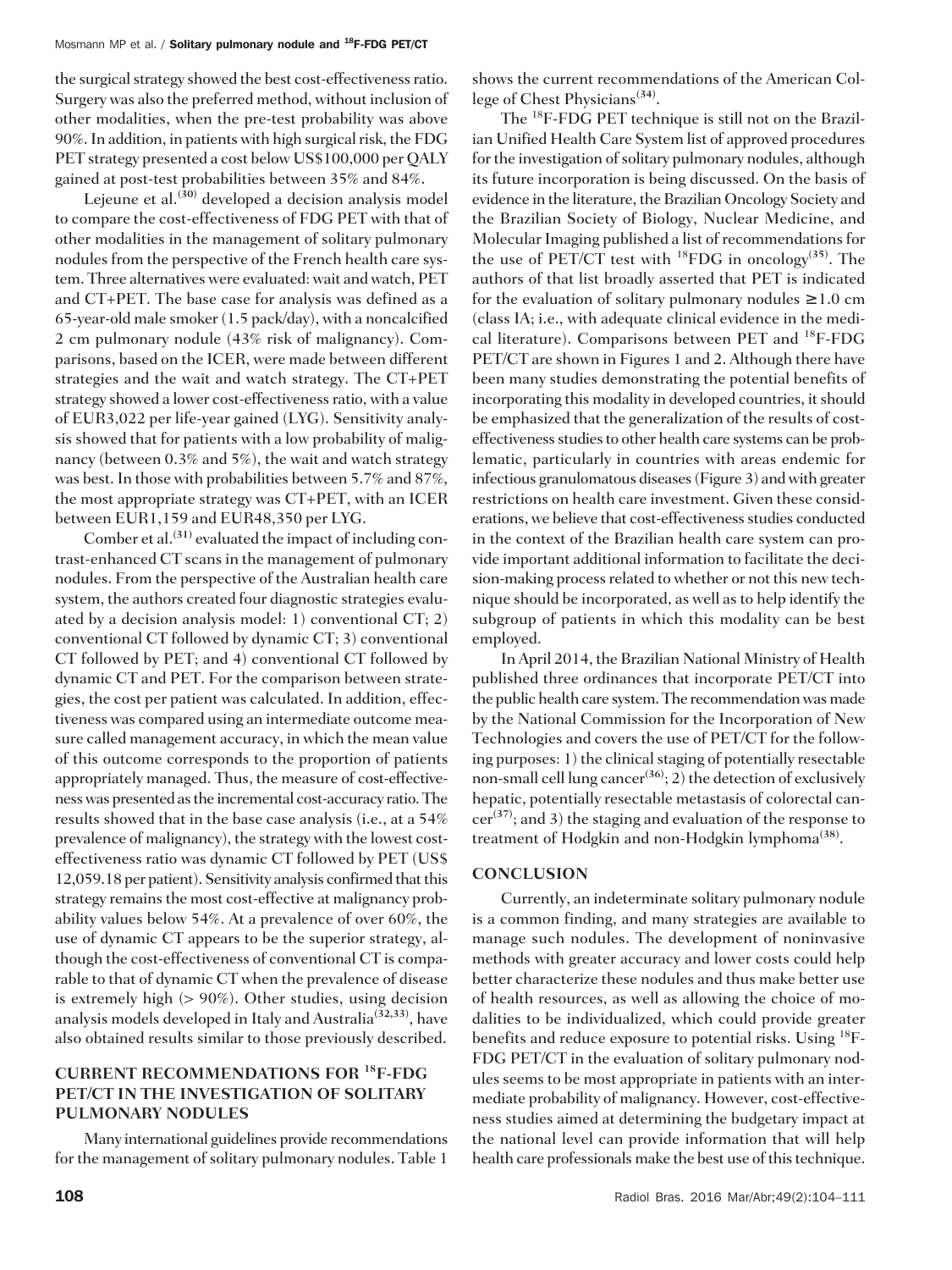#### Table 1—Summary of recommendations for the management of patients with indeterminate solitary pulmonary nodules.

Patient with a solid indeterminate solitary pulmonary nodule with a diameter  $> 0.8$  cm

- A functional image, preferably PET, is suggested for nodule characterization, in an individual with low to moderate pre-test probability (5% to 65%).
- PET can be indicated with the aim of pre-treatment staging and not for characterizing the nodule in a patient with high pre-test probability (> 65%).
- Follow-up with CT (3 to 6 months, 9 to 12 months and 18 to 24 months, using low dose technique without contrast ) is suggested in the following circumstances: – when the clinical probability of malignancy is very low  $(< 5\%)$ ;
	- when the clinical probability is low (< 30% to 40%) and the results of the functional image tests are negative, resulting in a very low post-test probability of malignancy;
	- when the biopsy is inconclusive and the injury is not hypermetabolic on PET;
	- when the patient prefers a nonsurgical approach.
- Biopsy and/or surgical resection is suggested in individuals with evidence of malignant growth in serial images (unless there are specific contraindications).
- Biopsy is suggested in the following circumstances:
	- when the pre-test clinical probability and imaging findings are discordant;
	- when the probability of malignancy is low to moderate (10% a 60%);
	- when there is suspicion of a benign lesion that requires specific medical treatment;
	- when the patient desires proof of a malignant diagnosis prior to surgery, especially if the risk of surgical complications is high .
- Surgery is suggested in the following circumstances:
	- when the clinical probability of malignancy is high ( $> 65\%$ );
	- when the nodule is intensely hypermetabolic on PET or positive on another functional image test;
	- when the biopsy is suggestive of malignancy;
	- when the patient prefers to undergo a definitive diagnostic procedure.

Patient with a solid indeterminate solitary pulmonary nodule with a diameter ≤ 0.8 cm and no risk factors for lung cancer

- Nodules ≤ 0.4 cm do not need to be monitored, but the patient must be informed of the potential risks and benefits.
- Nodules measuring > 0.4 cm and ≤ 0.6 cm should be reevaluated after 12 months without the need for follow-up if they remain unchanged.
- Nodules > 0.6 cm and ≤ 0.8 cm should be reevaluated after 6 to 12 months and again after 18 to 24 months if they remain unchanged.

Patient with a solid indeterminate solitary pulmonary nodule with a diameter ≤ 0.8 cm and one or more risk factors for lung cancer

- Nodules ≤ 0.4 cm should be reevaluated after 12 months, without the need for follow-up if they remain unchanged.
- Nodules measuring > 0.4 cm and ≤ 0.6 cm should be reevaluated after 6 to 12 months and again after 18 to 24 months if they remain unchanged.
- Nodules > 0.6 cm and ≤ 0.8 cm should be reevaluated after 3 to 6 months, after 9 to 12 months and again after 24 months if they remain unchanged.

Patient with a non-solid (ground-glass) indeterminate pulmonary nodule

- For nodules ≤ 0.5 cm, monitoring is not mandatory.
- Nodules > 0.5 cm should be monitored annually for at least three years.

Patient with a part-solid (> 50% ground-glass) indeterminate pulmonary nodule

- For nodules ≤ 0.8 cm, it is suggested that the patient be reevaluated after approximately 3, 12, and 24 months, and that annual CT scans be obtained for an additional 1 to 3 years.
- For nodules > 0.8 cm, it is suggested that the chest CT scan be repeated after 3 months, and that that be followed by evaluation by PET, biopsy, or surgical resection for any remaining nodules.
- Nodules > 1.5 cm should immediately be submitted to evaluation by PET, biopsy, or surgical resection.

Adapted from American College of Chest Physicians<sup>(34)</sup>.



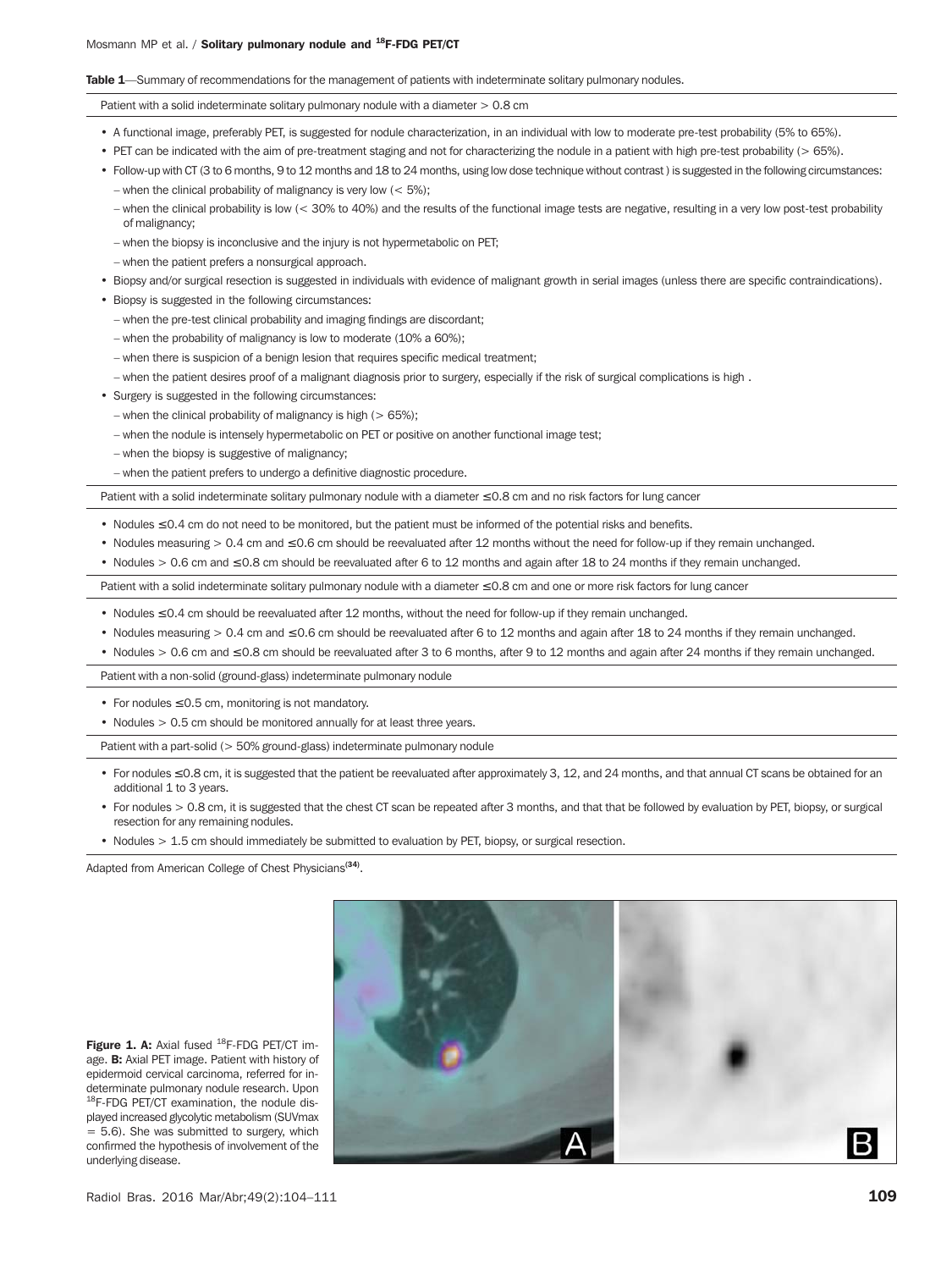



Figure 2. A: Axial fused <sup>18</sup>F-FDG PET/ CT image. **B:** Axial PET image. Patient with no history of cancer referred for investigation of an indeterminate pulmonary nodule. Upon <sup>18</sup>F-FDG PET/CT examination, the pulmonary nodule showed no anomalous accumulation of the tracer.

Figure 3. A: Axial fused <sup>18</sup>F-FDG PET/ CT image. **B:** Axial chest CT image. **C:** Axial fused <sup>18</sup>F-FDG PET/CT image. **D:** PET axial image. Patient with a history of gastrointestinal stromal tumor presenting with indeterminate pulmonary nodule in the right lower lobe in a previous CT scan. Upon <sup>18</sup>F-FDG PET/CT examination, the nodule displayed slightly increased glycolytic metabolism when compared with normal lung parenchyma (arrows in A and B), together with hypermetabolic ipsilateral hilar lymph nodes (C and D). The patient underwent surgery, which further confirmed the diagnosis of tuberculosis.

#### REFERENCES

- 1. Gould MK, Maclean CC, Kuschner WG, et al. Accuracy of positron emission tomography for diagnosis of pulmonary nodules and mass lesions: a meta-analysis. JAMA. 2001;285:914–24.
- 2. Fletcher JW, Kymes SM, Gould MK, et al. A comparison of the diagnostic accuracy of 18F-FDG PET and CT in the characterization of solitary pulmonary nodules. J Nucl Med. 2008;49:179–85.
- 3. Grgic A, Yüksel Y, Gröschel A, et al. Risk stratification of solitary pulmonary nodules by means of PET using (18)F-fluorodeoxyglucose and SUV quantification. Eur J Nucl Med Mol Imaging. 2010;37:1087–94.
- 4. Hashimoto Y, Tsujikawa T, Kondo C, et al. Accuracy of PET for

diagnosis of solid pulmonary lesions with 18F-FDG uptake below the standardized uptake value of 2.5. J Nucl Med. 2006;47:426– 31.

- 5. Herder GJ, Golding RP, Hoekstra OS, et al. The performance of (18)F-fluorodeoxiglucose positron emission tomography in small solitary pulmonary nodules. Eur J Nucl Med Mol Imaging. 2004; 31:1231–6.
- 6. Yap CS, Schiepers C, Fishbein MC, et al. FDG-PET imaging in lung cancer: how sensitive is it for bronchioloalveolar carcinoma? Eur J Nucl Med Mol Imaging. 2002;29:1166–73.
- 7. Evangelista L, Panunzio A, Cervino AR, et al. Indeterminate pulmonary nodules on CT images in breast cancer patient: the addi-